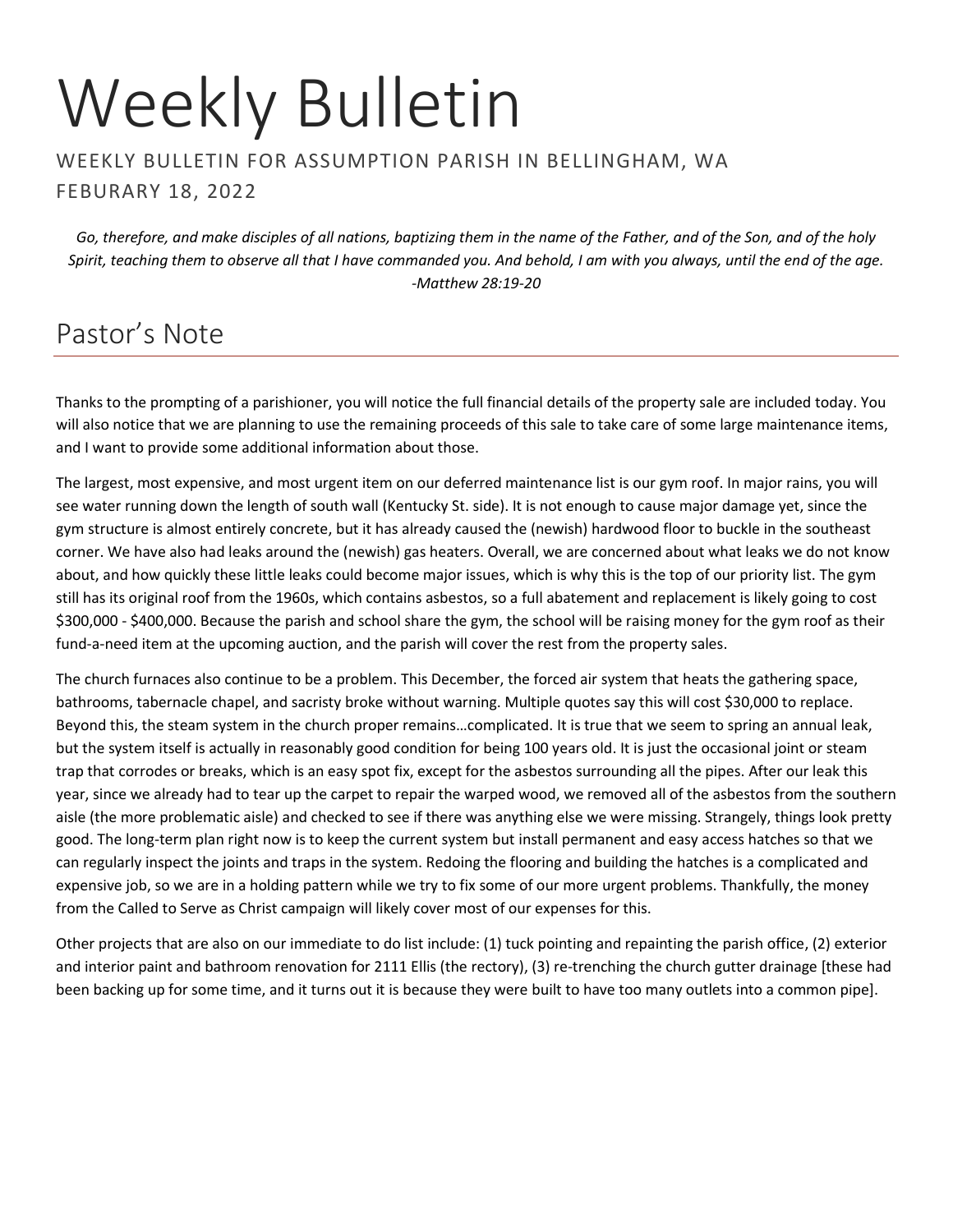Blessedly, because of the property sale, Called to Serve as Christ, and the generosity of our parishioners, we seem close to having the money to cover all of these projects. Unfortunately, it seems impossible to find contractors right now, so all of these projects are moving at a snail's pace, even while materials costs skyrocket higher every month. I am thankful for our Buildings and Grounds Committee that gives us such good advice, and I am thankful that we are in a strong enough financial position that we do not have to do a major fundraiser any time soon.

May the Lord bless you always,  $\overline{\mathcal{H}}$ ,  $\mathcal{M}_{\text{G22C}}$ 

## Archdiocesan News

#### Summer Camp Registration

The Archdiocese of Seattle runs its own summer camp program (at which Fr. Moore was a counselor for two summers!). Registration is now open for summer camping:<https://cyo.camp/>

# Parish News

#### Brief YouTube Clip

[A local filmmaker](https://www.pacificmedia.co/info) recently asked to use our church to make a brief clip to accompany a quote by Jordan Peterson about the Bible. After confirming the appropriateness of the project, Fr. Moore gave permission. See the clip [here.](https://www.youtube.com/watch?v=p_IAubEzycs)

# School News

#### President's Day

The school is **closed this Monday, February 21st in honor of President's Day**. Applications are now being accepted for families new to Assumption. Current families will be completing applications by March 1<sup>st</sup> at which time we will open spaces to new families. You can visit the [school's website](https://school.assumption.org/auction/) to complete an online application in the "Admissions" tab. You may also email the school to set up a tour and meet with someone on the admissions team a[t theoffice@assumption.school](mailto:theoffice@assumption.school)

# Affiliated Organizations

#### February is American Heart Month

The Y is kicking off a new Blood Pressure Self-Monitoring Program at the Bellingham Senior Activity Center from 1-3pm. They will be able to accept new participants through next Wednesday, February 23rd. The program is free thanks to a grant from the Mount Baker Foundation. Participants receive a home blood pressure monitor if they do not have one.

Our Healthy Heart Ambassador speaks both English & Spanish. Because it is the senior center, participants at that site must be 60 years old and the senior center requires proof of up-to-date vaccination.

Attached are flyers about program results across the country, and details on the program at the senior center. There is also a BPSM program starting in Kendall at the East Whatcom Regional Resource Center. Age 18 & up can participate. It has rolling registration so folks can begin anytime. It's on the 2nd & 4th Tuesdays of the month from 8am-12pm.

For further dates and information about the YMCA's Program you may go to their website <https://www.whatcomymca.org/blood-pressure-self-monitoring-program>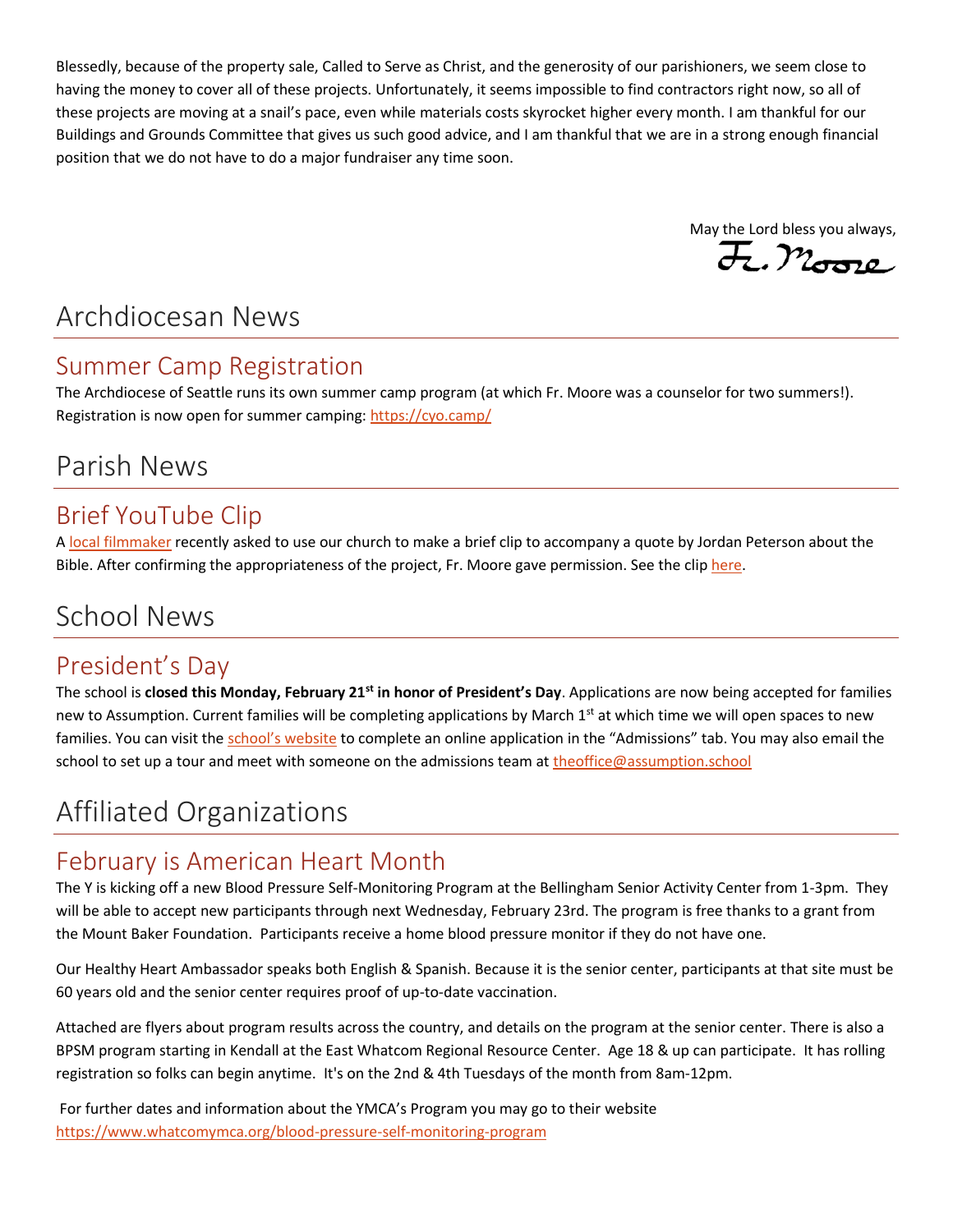#### The Fish's Mouth: Parish Financial Update (Matthew 17:27)

Our Ordinary Income has substantially recovered compared to last year and the previous "normal" year. We are so grateful to our parishioners for your generous support our parish. In this current fiscal year, we have *phased out the Debt Reduction collection* (we are debt free!) and added an Outreach collection. The Outreach collection started in October and is reported below along with the most recent special collections.

#### **Ordinary Income as of Jan 31**

| <b>Current YTD</b> | Last Year YTD | 2018 - 2019 YTD |
|--------------------|---------------|-----------------|
| \$631,912          | \$523,603     | \$569,778       |

#### **Special Collections Results**

**Outreach YTD** \$10,247 **NW Catholic** \$1,799

#### **Property Sales - 2021**

| Sale Date             | Properties                | <b>Net Proceeds</b> |                      |
|-----------------------|---------------------------|---------------------|----------------------|
| 12/31/2020 2119 Ellis |                           | 232,122.58          |                      |
|                       | 1/22/2021 211 Kentucky    | 322,384.23          |                      |
| 3/19/2021 2105 Ellis  |                           | 357,399.16          |                      |
| 5/14/2021 2115 Ellis  |                           | 436,533.66          |                      |
| 5/19/2021 2101 Ellis  |                           | 361,855.33          |                      |
|                       |                           |                     |                      |
|                       |                           | 1,710,294.96        |                      |
|                       |                           |                     | <b>Net Remaining</b> |
|                       |                           |                     | 437,937.91           |
|                       | Cash Outflow              |                     |                      |
|                       | $1/7/2021$ Loan payment   | 230,000.00          |                      |
|                       | $2/12/2021$ Loan payment  | 222,384.00          |                      |
|                       | 3/23/2021 Loan payment    | 358,000.00          |                      |
|                       | $5/19/2021$ Loan payment  | 461,973.05          |                      |
|                       |                           |                     |                      |
|                       |                           | 1,272,357.05        |                      |
|                       |                           |                     |                      |
|                       | Loan                      |                     |                      |
|                       | Principal Bal at 12/31/20 | 1,266,044.17        |                      |
|                       | Interest Paid in 2021     | 6,312.88            |                      |
|                       | <b>TOTAL paid off</b>     | 1,272,357.05        |                      |

In addition, the results of the property sales and loan pay off that occurred in 2021 are on the left. The funds remaining after paying off our loan are in our savings account with the Archdiocese. Our intent is to use these funds for ongoing maintenance projects including the gym roof, painting/repairs to the rectory, tuckpointing the parish office building, and church heating. We also hope to keep several months operating on hand in savings, built from this and other funds.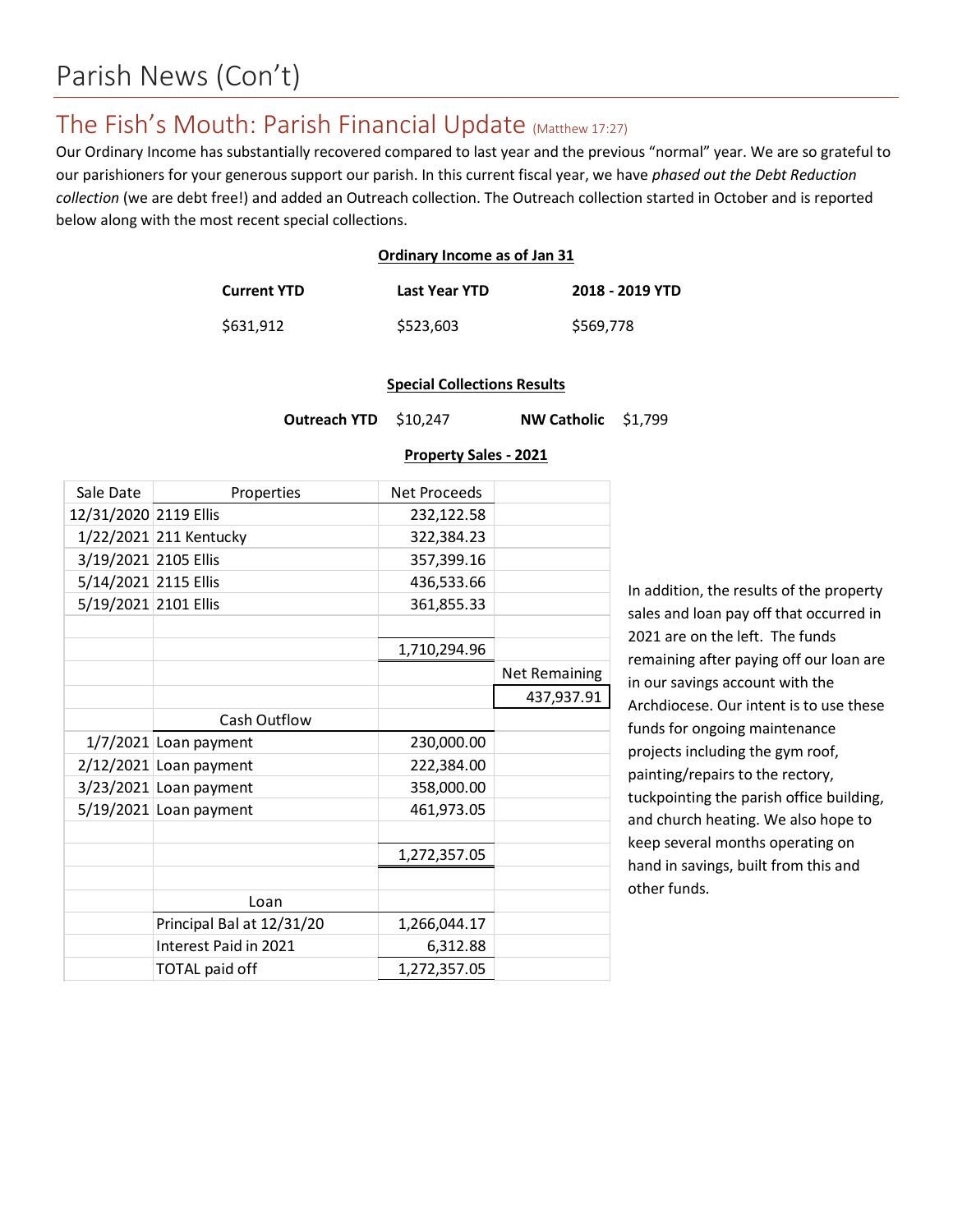# Upcoming

#### Events

- **Friday, Feb. 18**
	- o Parish Office Closed
- **Sunday, Feb.20**
	- o 9:00 am Coffee Hour, Gym
	- o 11:00 am Coffee Hour, Gym
- **Monday, Feb. 21**
	- o President's Day Holiday
- **Saturday, Feb. 26**
	- o 12:30 pm Community Meal
	- o 5:00 pm School Auction
- **Sunday, Feb. 27**
	- o 9:00 am Coffee Hour, Gym
	- o 11:00 am Coffee Hour, Gym
	- o 1:00 pm Vaccine Clinic, Gym

### Sanctuary Lamp Candle

**This week the candle burns for: Nancy Lincoln Weaver**

#### Intentions

- **Saturday, Feb, 19**
	- o 5:00 pm, Pro Populo
- **Sunday, Feb. 20**
	- o 8:00 am, Benton Rowe Kerstiens, RIP
	- o 10:00 am, Bettina Velade, RIP
	- o 12:30 pm,
- **Tuesday, Feb. 22**
	- o 5:30 pm, Belen Saturay, SI
- **Wednesday, Feb. 23**
	- o 7:15 am, Michael Camp, RIP
- **Thursday, Feb. 24**
	- o 7:15 am, Audrey Pero, RIP
- **Friday, Feb, 25**
	- o 8:15 am, Charles Textor, RIP
- **Saturday, Feb, 26**
	- o 5:00 pm, Betty Drobnick, SI
- **Sunday, Feb. 27**
	- o 8:00 am, Michelle Nquyen, RIP
	- o 10:00 am, Louise St.Hilaire, RIP
	- o 12:30 pm, Pro Populo

# In Case You Missed It

*Fr. Moore is zealous about not repeating information in the bulletin. However, a compromise has been reached for organizations requesting to be in the bulletin for more than one week. Everything in this section will always be a repeat, so if you read the bulletin every week, you can rest assured you have already seen this information.*

# Synod News

#### Assumption Listening Sessions

We have had many great synodal listening sessions so far. We have opened more times and places for people to join us. Please invite other family members who are baptized Christians that would like to be involved.

Sign Up[: https://www.signupgenius.com/go/10c0e4bacaf2ca6ff2-synodal](https://www.signupgenius.com/go/10c0e4bacaf2ca6ff2-synodal)

Here are times that are coming up before the end of February:

Sunday 2/20 12-2pm - in-person Monday 2/21 10am-12pm – Zoom Wednesday 2/23 6:30-8:30 in-person Saturday 2/26 10am-12pm -Zoom Monday 2/28 4:30-6:30 - Zoom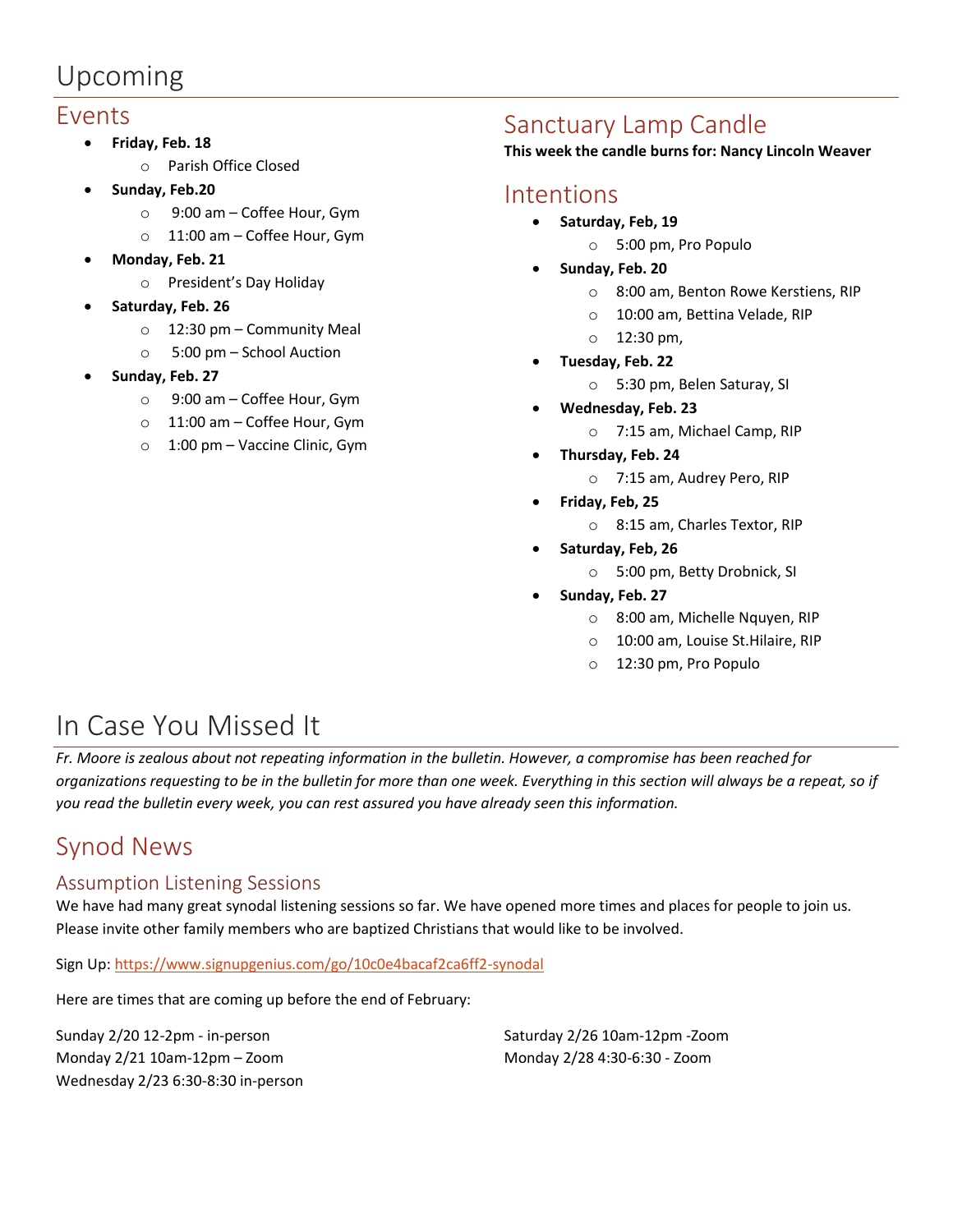# Boletín semanal

#### BOLETÍN SEMANAL DE LA PARROQUIA DE LA ASUNCIÓN EN BELLINGHAM, WA 18 DE FEBRERO DE 2022

*Vayan, pues, y hagan discípulos de todas las naciones, bautizándolos en el nombre del Padre y del Hijo y del Espíritu Santo, enseñándoles a guardar todo lo que les he mandado; y ¡recuerden! Yo estoy con ustedes todos los días, hasta el fin del mundo. -Mateo 28, 19-20*

# Nota del Pastor

Gracias a la sugerencia de un feligrés, notará que los detalles financieros completos de la venta de la propiedad se incluyen hoy. También notará que estamos planeando utilizar los ingresos restantes de esta venta para encargarnos de algunos elementos de mantenimiento importantes, y quiero brindarle información adicional al respecto.

El artículo más grande, más caro y más urgente en nuestra lista de mantenimiento diferido es el techo de nuestro gimnasio. Cuando llueve mucho, verá agua corriendo a lo largo del muro sur (lado de la calle Kentucky). Todavía no es suficiente para causar un daño importante, ya que la estructura del gimnasio es casi completamente de concreto, pero ya ha causado que el piso de madera dura se pandee en la esquina sureste. También hemos tenido fugas alrededor de los calentadores de gas. En general, nos preocupan las fugas que no sabemos y la rapidez con la que estas pequeñas fugas pueden convertirse en problemas importantes, por lo que esta es la parte superior de nuestra lista de prioridades. El gimnasio todavía tiene su techo original de las 1960s, que contiene asbesto, por lo que es probable que una reducción total y un reemplazo cuesten entre \$300,000 y \$400,000. Debido a que la parroquia y la escuela comparten el gimnasio, la escuela recaudará dinero para el techo del gimnasio como artículo de fondo en la próxima subasta, y la parroquia cubrirá el resto de las ventas de la propiedad.

Los hornos de las iglesias también continúan siendo un problema. Este diciembre, el sistema de aire forzado que calienta el espacio de reunión, los baños, la capilla del tabernáculo y la sacristía se rompió sin previo aviso. Múltiples cotizaciones dicen que esto costará \$30,000 para reemplazar. Más allá de esto, el sistema de vapor en la iglesia propiamente dicha sigue siendo... complicado. Es cierto que parece que tenemos una fuga anual, pero el sistema en sí está en condiciones razonablemente buenas para tener 100 años. Es solo la junta o la trampa de vapor ocasional que se corroe o se rompe, lo cual es una solución fácil, excepto por el asbesto que rodea todas las tuberías. Después de nuestra fuga de este año, como ya tuvimos que romper la alfombra para reparar la madera combada, quitamos todo el asbesto del pasillo sur (el pasillo más problemático) y verificamos si faltaba algo más. Extrañamente, las cosas se ven bastante bien. El plan a largo plazo en este momento es mantener el sistema actual, pero instalar escotillas permanentes y de fácil acceso para que podamos inspeccionar regularmente las juntas y trampas en el sistema. Rehacer el piso y construir las escotillas es un trabajo complicado y costoso, por lo que estamos en un patrón de espera mientras tratamos de solucionar algunos de nuestros problemas más urgentes. Afortunadamente, el dinero de la campaña "Llamados a servir como Cristo" probablemente cubrirá la mayoría de nuestros gastos para esto.

Otros proyectos que también están en nuestra lista de tareas pendientes inmediatas incluyen: (1) reparar los ladrillos y repintado de la oficina parroquial, (2) pintura exterior e interior y renovación del baño para 2111 Ellis (la rectoría), (3) reconstrucción de zanjas en la iglesia drenaje de canalones [estos habían estado retrocediendo durante algún tiempo, y resulta que se debe a que fueron construidos para tener demasiadas salidas en una tubería común].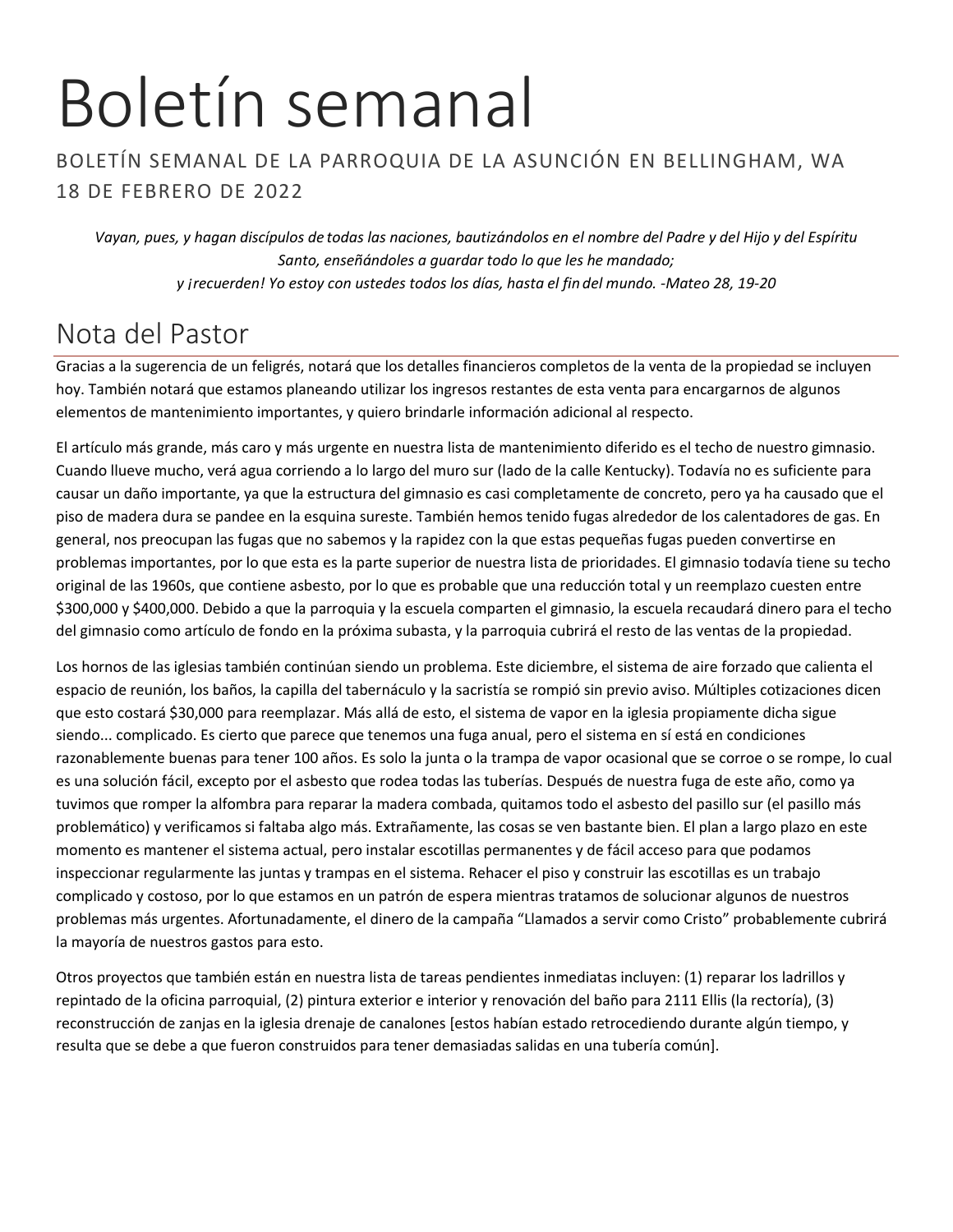Afortunadamente, gracias a la venta de la propiedad, "Llamados a servir como Cristo", y la generosidad de nuestros feligreses, parece que estamos cerca de tener el dinero para cubrir todos estos proyectos. Desafortunadamente, parece imposible encontrar contratistas en este momento, por lo que todos estos proyectos avanzan a paso de tortuga, incluso cuando los costos de los materiales se disparan cada mes. Estoy agradecido por nuestro Comité de Edificios y Terrenos que nos brinda tan buenos consejos, y estoy agradecido de que estamos en una posición financiera lo suficientemente sólida como para no tener que hacer una gran recaudación de fondos en el corto plazo.

Bendiciones en el Señor,<br>H., Moore

# Noticias Arquidiocesanas

## Inscripción al Campamento de Verano

La Arquidiócesis de Seattle tiene su propio programa de campamentos de verano (jen el que el P. Moore fue consejero durante dos veranos!). Ya están abiertas las inscripciones para acampar en verano:<https://cyo.camp/>

# Noticias Parroquiales

## Breve clip de Youtube

U[n cineasta](https://www.pacificmedia.co/info) local recientemente pidió usar nuestra iglesia para hacer un breve clip para acompañar una cita de Jordán Peterson sobre la Biblia. Después de confirmar la idoneidad del proyecto, el P.Moore dio permiso. Vea el cli[p aquí.](https://www.youtube.com/watch?v=p_IAubEzycs)

# Noticias de la escuela

### Dia del presidente

La escuela está cerrada este **lunes 21 de febrero en honor al Dia del presidente**. Ahora se están aceptando solicitudes para familias nuevas en Asunción. Las familias actuales estarán completando las solicitudes para el 1 de marzo, momento en el que abriremos espacios a nuevas familias. Puede visitar el [sitio web de la escuela](https://school.assumption.org/) para completar una solicitud en línea en la pestaña "Admisiones". También puede enviar un correo electrónico a la escuela para organizar un recorrido y reuniese con alguien en el equipo de admisiones e[n theoffice@assumption.school](mailto:theoffice@assumption.school)

# Organizaciones afiliadas

# Febrero es el Mes Americano del Corazón

La Y está iniciando un nuevo Programa de Autocontrol de la Presión Arterial en el Centro de Actividades para Personas Mayores de Bellingham de 1 a 3 p.m. Podrán aceptar nuevos participantes hasta el próximo miércoles 23 de febrero. El programa es gratuito gracias a una subvención de la Fundación Mount Baker. Los participantes reciben un monitor de presión arterial en el hogar si no tienen uno.

Nuestro Embajador de Healthy Heart habla inglés y español. Debido a que es el centro para personas mayores, los participantes en ese sitio deben tener 60 años y el centro para personas mayores requiere prueba de vacunación actualizada.

Se adjuntan volantes (en inglés) sobre los resultados del programa en todo el país y detalles sobre el programa en el centro para personas mayores. También hay un programa BPSM que comienza en Kendall en el Centro regional de recursos de East Whatcom. Mayores de 18 años pueden participar. Tiene registro continuo para que la gente pueda comenzar en cualquier momento. Es los martes 2 y 4 del mes de 8 a.m. a 12 p.m.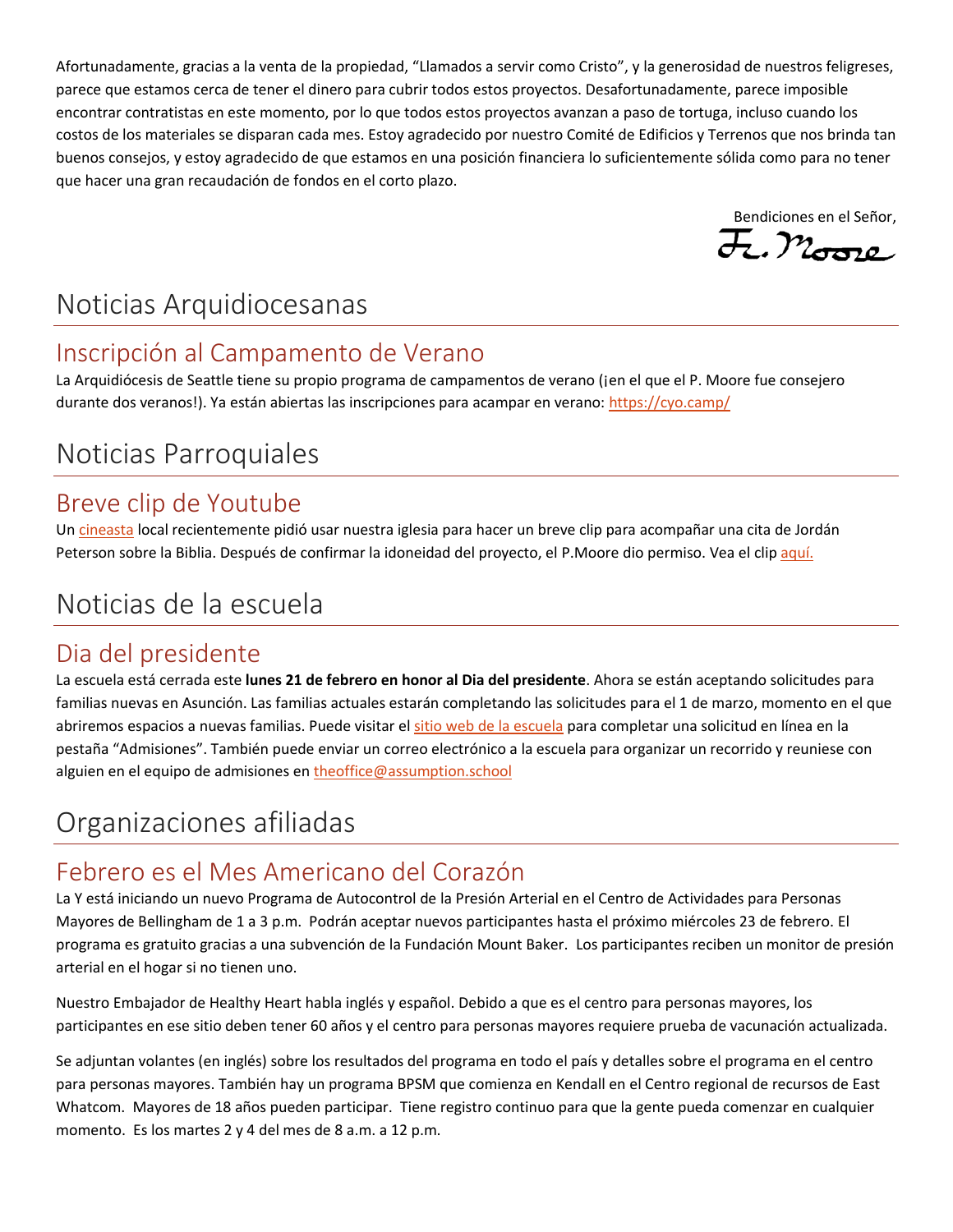# Noticias Parroquiales (Con't)

## La boca del pez: Actualización financiera de la parroquia (Mateo 17:27)

Nuestros Ingresos Ordinarios se han recuperado sustancialmente en comparación con el año pasado y el ano "normal" anterior. Estamos muy agradecidos a nuestros feligrese por su generoso apoyo a nuestra parroquia. En este año fiscal actual, hemos eliminado gradualmente el cobro de Reducción de Deuda (jestamos libres de deudas1) y hemos agregado un cobro de Alcance. La colección Outreach comenzó en octubre y se informa a continuación junto con las colecciones más recientes.

#### **Ingresos ordinarios al 31 de enero**

| <b>Actual YTD</b> | Año Pasado YTD | 2018 - 2019 YTD |
|-------------------|----------------|-----------------|
| \$631,912         | \$523,603      | \$569,778       |

#### **Resultados de Colecciones Especiales**

**Difusión YTD** \$10,247 **NW Católico** \$1,799

#### **Venta de Propiedades - 2021**

| Sale Date             | Properties                | Net Proceeds |                      |
|-----------------------|---------------------------|--------------|----------------------|
| 12/31/2020 2119 Ellis |                           | 232,122.58   |                      |
|                       | 1/22/2021 211 Kentucky    | 322,384.23   |                      |
| 3/19/2021 2105 Ellis  |                           | 357,399.16   |                      |
| 5/14/2021 2115 Ellis  |                           | 436,533.66   |                      |
| 5/19/2021 2101 Ellis  |                           | 361,855.33   |                      |
|                       |                           |              |                      |
|                       |                           | 1,710,294.96 |                      |
|                       |                           |              | <b>Net Remaining</b> |
|                       |                           |              | 437,937.91           |
|                       | Cash Outflow              |              |                      |
|                       | $1/7/2021$ Loan payment   | 230,000.00   |                      |
|                       | $2/12/2021$ Loan payment  | 222,384.00   |                      |
|                       | 3/23/2021 Loan payment    | 358,000.00   |                      |
|                       | $5/19/2021$ Loan payment  | 461,973.05   |                      |
|                       |                           |              |                      |
|                       |                           | 1,272,357.05 |                      |
|                       |                           |              |                      |
|                       | Loan                      |              |                      |
|                       | Principal Bal at 12/31/20 | 1,266,044.17 |                      |
|                       | Interest Paid in 2021     | 6,312.88     |                      |
|                       | <b>TOTAL paid off</b>     | 1,272,357.05 |                      |

Además, los resultados de las ventas de propiedades y el pago de préstamos que ocurrieron en 2021 están a la izquierda. Los fondos restantes después de pagar nuestro préstamo están en nuestra cuenta de ahorros con la Arquidiócesis. Nuestra intención es utilizar estos fondos para proyectos de mantenimiento en curso, incluido el techo del gimnasio, pintura / reparaciones de la rectoría, tuckpointing del edificio de oficinas parroquiales y calefacción de la iglesia. También esperamos mantener varios meses operando a mano en ahorros, construidos a partir de este y otros fondos.